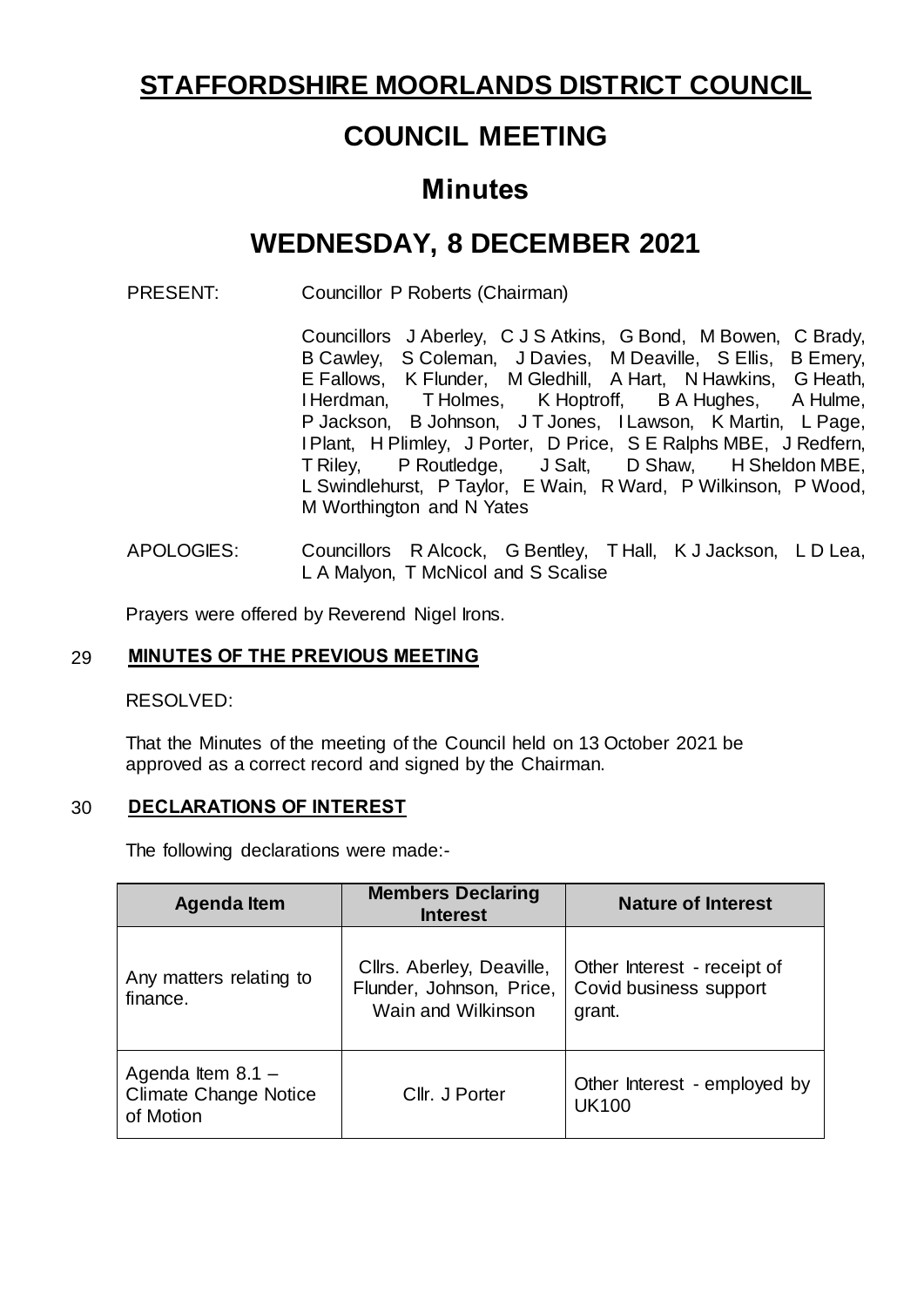## 31 **CHAIRMAN'S OR LEADER'S ANNOUNCEMENTS AND CORRESPONDENCE, IF ANY.**

The Chairman announced that he planned to hold a bottle tombola at his Charity Ball and any donations would be gratefully received. It was also reported that the Poppy Appeal had raised nearly £33,000 in Leek and the Chairman expressed his thanks to all those involved on behalf of the Council.

## 32 **TO CONSIDER AND DEBATE ANY RECOMMENDATIONS FROM THE CABINET, OVERVIEW AND SCRUTINY PANELS AND COMMITTEES, IF ANY.**

## 32a **AUDIT AND ACCOUNTS COMMITTEE - TREASURY MANAGEMENT UPDATE**

RESOLVED:

That the Treasury Management position as at  $30<sup>th</sup>$  September 2021 be noted.

## 32b **AUDIT AND ACCOUNTS COMMITTEE - PROCESS FOR APPOINTING THE EXTERNAL AUDITOR**

RESOLVED:

That the Public Sector Audit Appointments' invitation to opt into the sector-led option for the appointment of external auditors to principal local government bodies for five financial years from 1 April 2023 be accepted.

#### 33 **SCRUTINY REVIEW**

Councillors considered the response to the feedback provided by the Centre for Governance and Scrutiny (CfGS) following completion of their recent review of the Council's Scrutiny arrangements. It was clarified members of Cabinet would attend of the Overview and Scrutiny Programming Group as required. Members also suggested that future considerations should be given to written responses to questions, the timing of meetings and budget scrutiny.

RESOLVED:

- 1. That the outcome of the Scrutiny Review from CfGS as detailed in Appendix A be noted.
- 2. That the comments from members as detailed in Appendix B and section 10.2 of the report be noted.
- 3. That the suggested response to the recommendations set out in Appendix C and section 11 of the report be agreed.

## 34 **NOTICES OF MOTION IN ACCORDANCE WITH PROCEDURE RULE NO. 8, IF ANY.**

## 35 **CLIMATE CHANGE - CLLR N. YATES**

"That this Council will lobby our two Members of Parliament to ask them to:

i) raise with the Secretary of State for Levelling Up, Housing and Communities the need to make it a Statutory Duty for all local authorities to create and deliver a climate change action plan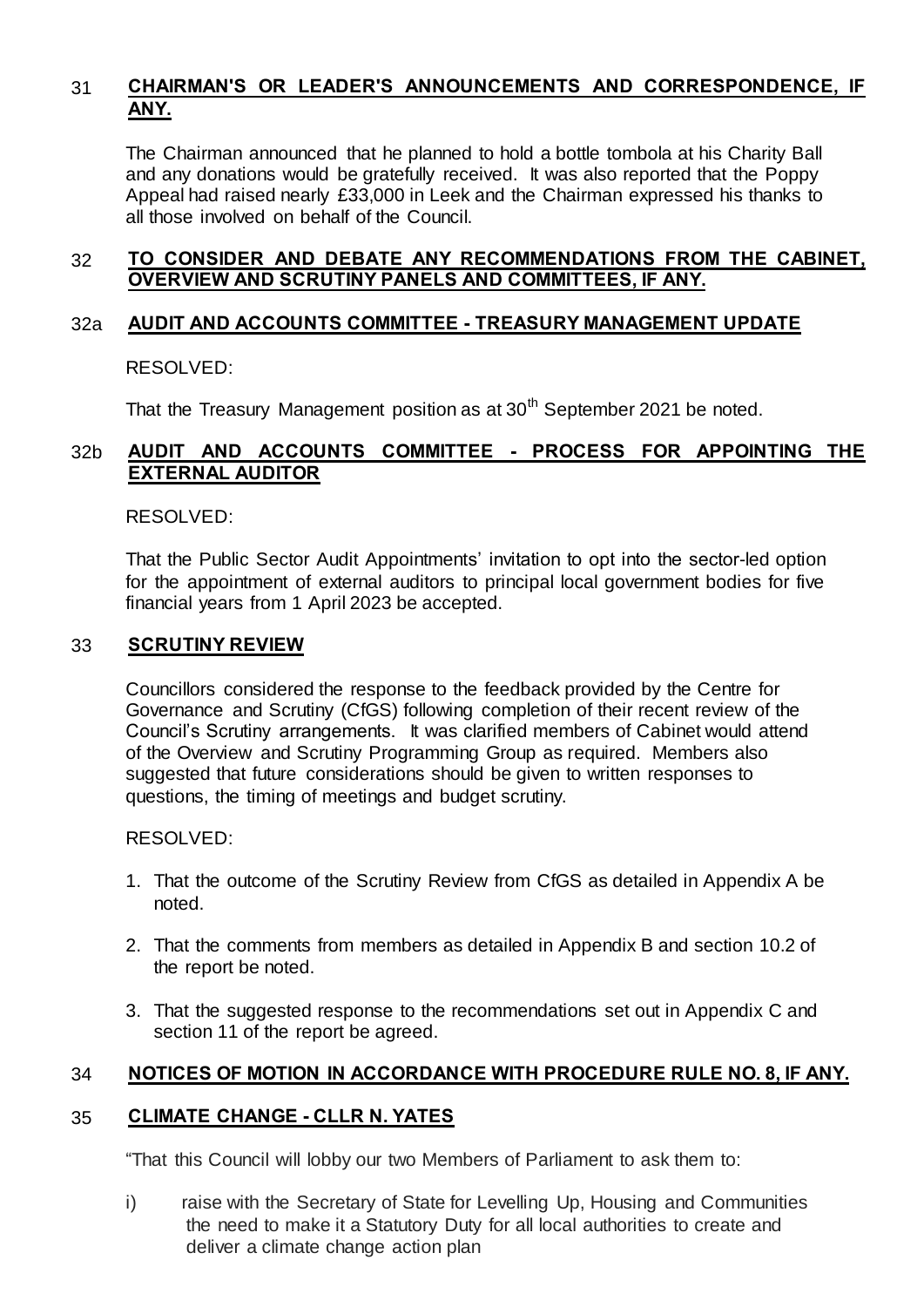ii) to give local authorities the powers and resources to deliver these plans [in line with national policies]."

Councillors discussed the previous climate emergency notice of motion, the Council's subsequent Climate Change Strategy, the Staffordshire Sustainability Board, the aims of the Corporate Plan and partnership working with the County Council and parish councils.

RESOLVED:

Having been **SECONDED**, upon being put to the vote, the **MOTION** was **CARRIED** unanimously in the terms set out above.

## 35a **LOCAL PLAN - CLLR D. PRICE**

"That this Council re-opens the relevant sections of the Local Plan and reviews it at the earliest opportunity in order that it can meet it's clear and pressing climate change emergency commitments."

Members debated the motion in considerable detail. This included the ability to review individual aspects of the Local Plan, the need to deliver the current Local Plan, the Government review of the planning framework and supplementary planning documents.

RESOLVED:

Having been **SECONDED**, upon being put to the vote, the **MOTION** was **LOST**.

## 36 **TO ANSWER QUESTIONS ASKED UNDER PROCEDURE RULE NO. 10, IF ANY.**

## **1. Question to the Leader of the Council received from Councillor Lyn Swindlehurst:**

"The decision regarding the Leek Wednesday Market to relocate stalls from Derby Street to the Market Place has clearly not been successful to date. During November the number of traders operating from Market Place has declined to 2 only plus the extension to the existing greengrocers. According to The Leek Post and Times, these long standing traders have suffered 70% drop in trade and may not survive beyond Christmas. Can The leader tell us in a written answer what she proposes to do to rectify this situation?"

## **Response:**

The Leader of the Council explained that a regeneration project with the indoor and outdoor market had started that included taking outdoor market on Derby Street back onto the Market Place. This would take time to complete and that one or two traders were not able to stay until the Spring. Two people have moved indoors , two people were seasonal and some had taken the opportunity to take an extended holiday. It would be the markets in Leek that would, post-Covid, bring custom and prosperity to the local economy in Leek.

In response to supplementary questions with the Leader of the Council clarified the webcast would act as a record of the reply to the question and that two traders asked if they could relocate to Sparrow Park, two had opted to move into the Trestle